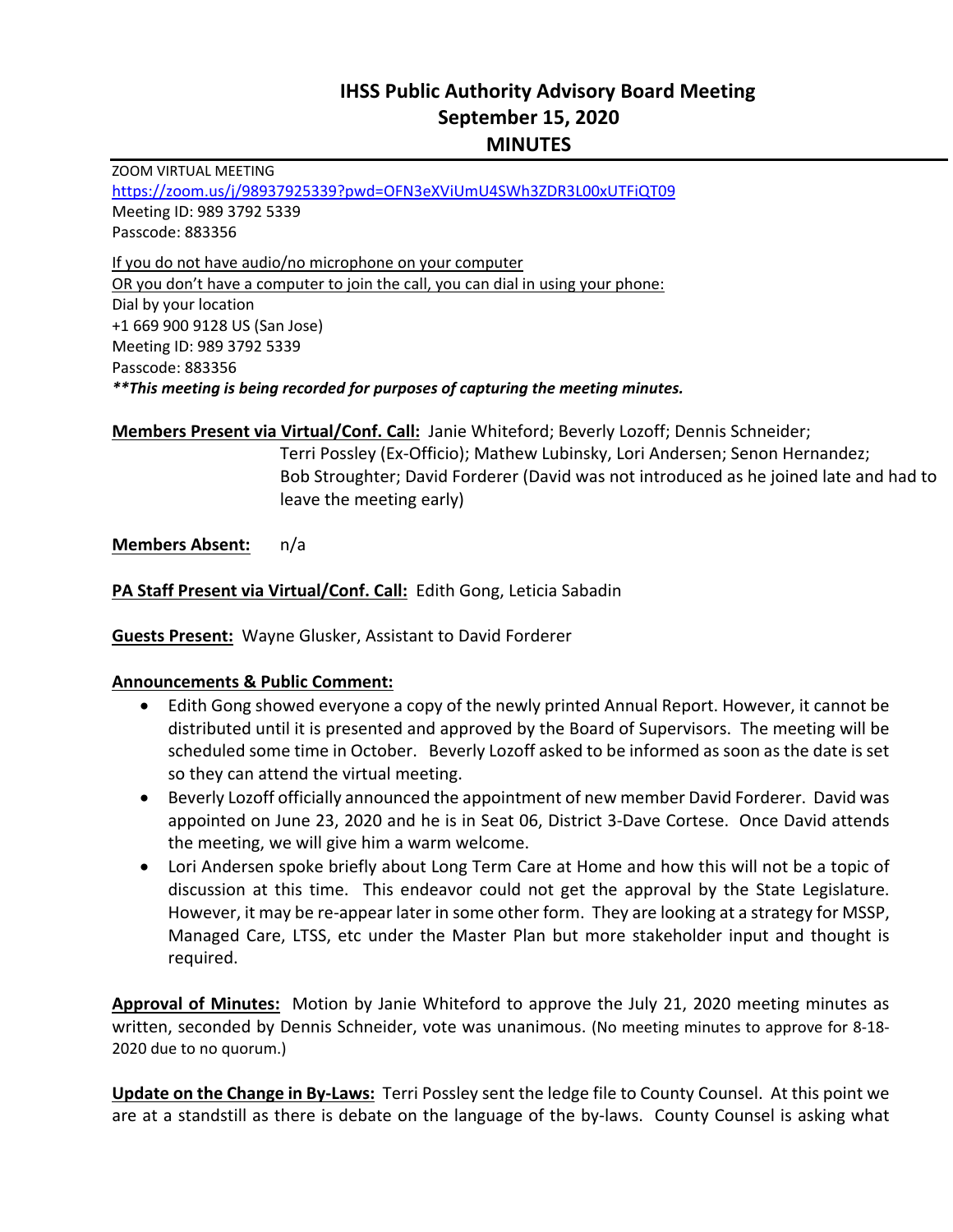happens if this board changes their mind and wants to change back from 9 members to 11. Terri worked with Edith to come up with wording of "up to 11 members" on this board with a minimum of 9.

There needs to be clarification and a good response in case there is questioning from the Board of Supervisors. Terri is waiting for a response from County Counsel on this language.

**Shared Housing Overview:** Janie Whiteford is still researching and gathering more information on this topic. Janie apologizes that she was unable to have more information and should be able to speak about this topic next month. Janie asked Leticia to send her an action item email reminder and to keep this on the agenda.

### **PROGRAMS REPORT**

The Public Authority staff continue to work from home, except when monthly benefits mailings need to go out and when EPG requests need to be prepared and shipped. Social distancing protocols (symptom checking, face masks, frequent cleaning/disinfecting and limiting on‐site staff) are closely followed and monitored. The staff continues to operate at a high rate of efficiency despite the main challenge being able to receive calls at home. We are implementing a new capability that allows for outbound phone calls using MS Teams and a headset, thereby eliminating the need for cell phone blocking.

The Annual Report for FY19‐20 has been completed and printed copies are expected to arrive in mid‐ September.

See below for report and information; highlights are noted with an asterisk<sup>\*</sup>.

**Benefits Administration:** The benefits team continues to see a high volume of telephone calls and handled nearly **1,700** calls this month.

There are **12,240** IPs enrolled in the Valley Health Plan with **4,044** of those in the Classic Plan and **8,196 i**n the Preferred Plan. **12,862** IPs are enrolled in the Dental/Vision plans. There were **76** Smart Pass VTA Cards issued. There are approximately 184 IPs who have requested protection from termination of benefits due to COVID 19, since this protection was announced in mid‐May. Of those that requested protection, 47 do not need it at this time as they have been paid enough hours to continue benefits.

### **Enrollment:**

Number of IPs enrolled: **465**  Number of IPs partially done: **668 (cumulative)** Fingerprints needing to be redone to date: **11** 

Scheduling an email/phone appointment is approximately 12 days out from the time an IP completes the viewing of the orientation videos.

Group sessions with the union are still suspended due to the shelter in place order. LiveScan locations continue to be opened and IPs are getting background checks completed without issue.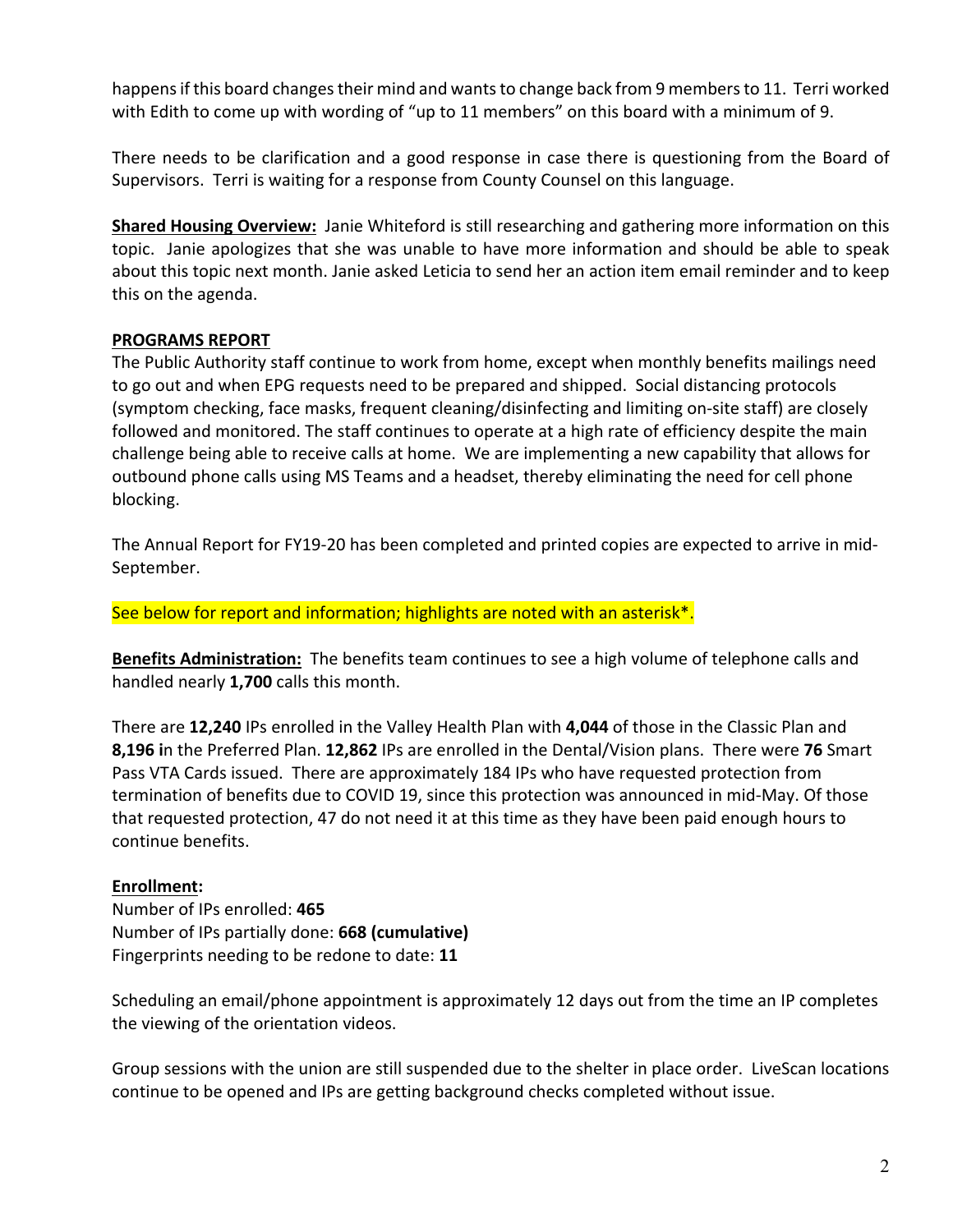### **Registry Services:**

Referral lists continue to be given over the phone, emailed and mailed remotely. There are **342** active IPs on the registry and **1,644** active consumers.

The Registry:

- Completed **57** new consumer intakes and reactivated **32** consumers
- Attained **49** matches
- Provided **477** new interventions with over 226 hours spent on the interventions
- IPs using the new automated monthly check‐in: **159**

**Care Coaching:** The Registry received **23** referrals for Care Coaching in August.

- **27** remote care coaching consultations were conducted
- Total active consumers **57**
- Total inactive consumers **251**

**Urgent Care Registry:** There were **30** hours of urgent care services authorized to 5 consumers.

**\*Emergency Backup Registry:** There were **4** requests for emergency backup providers in August with IPs working from 4‐59 hours per week. The registry staff has a total of **53** providers on the emergency backup registry.

**\*Registry Introductory Training (RIT): Two** remote RITs was held in August, one held in Spanish.

- **5** interviews were conducted
- **15** references were called with **11** completed reference checks
- **8** providers were added to the registry (3 Spanish/5 English)

**EPG (formerly PPE):** A total of **46** kits were mailed with **36** sets going to IPs and **10** sets to Consumers for a total of **580** masks and **710** pairs of gloves.

**Public Authority Phone Calls:** Calls continue to go to voicemail, are retrieved by staff and called back remotely. Therefore, only total inbound calls are reflected below and will continue until all staff return to the office. The PA received a total of **5,432** voicemails/phone calls. Breakdown of the calls:

- **Registry 1,232**
- **Enrollment 1,323**
- **General 110**
- **Benefits 1,697**
- **Training/PPE 1,070**

The call volume dramatically increased on the Training queue (4x) because of fall semester training class registrations.

**\*IP Trainings Provided:** After the fall semester schedule was printed and mailed to IPs, the Cupertino facility cancelled all in person classes and Milpitas cancelled two classes, however they were rescheduled as online classes. The revised fall schedule includes **23** in‐person classes and **24** online classes held via Zoom. Nearly all classes are booked as well as having a full waitlist. The first in‐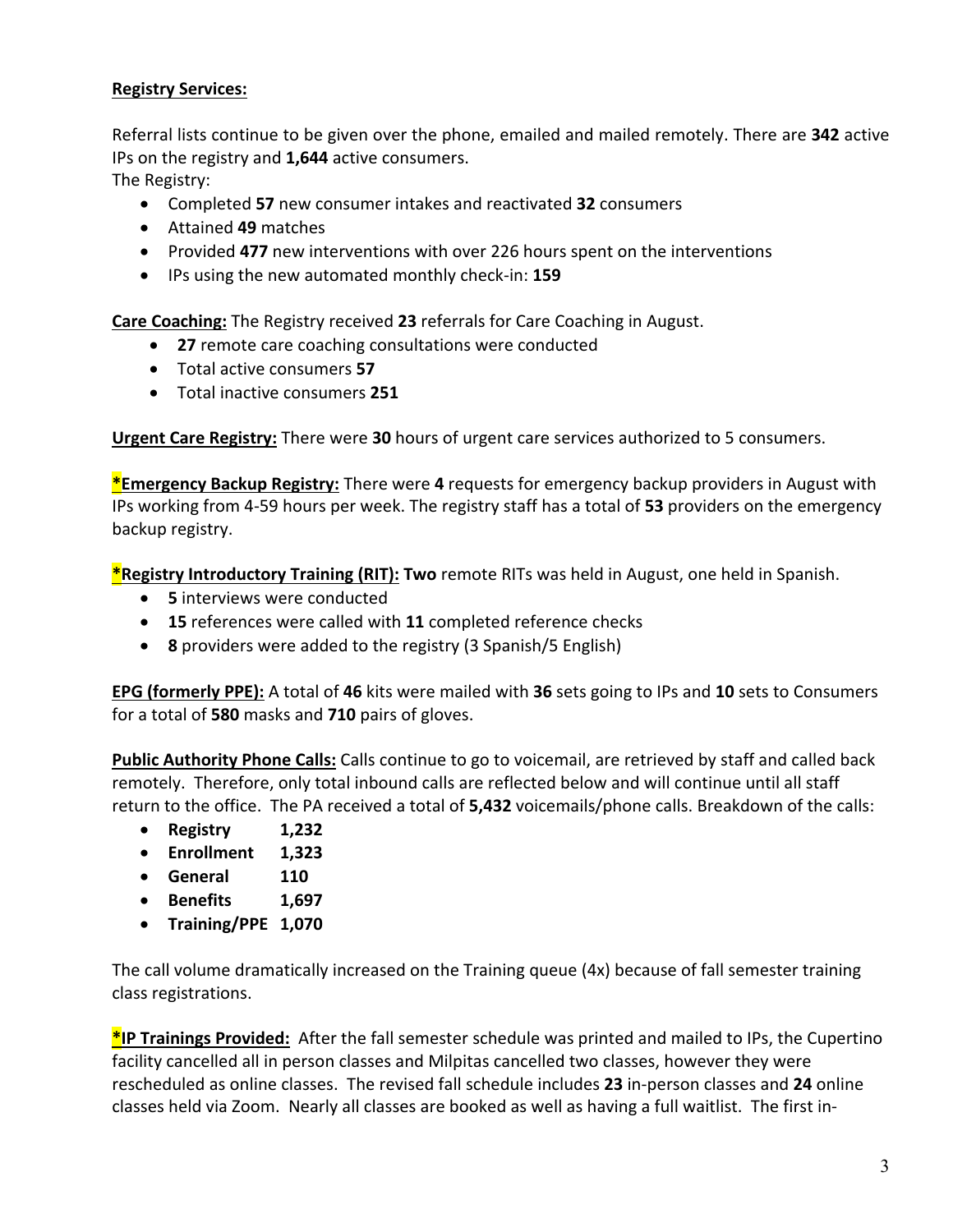person class is Sept 10 and the first online class is Sept 15. We expect to learn a lot from this first set of online classes and adapt our processes as we move forward.

**Staffing:** The Public Authority is fully staffed at this time.

**Electronic Time Sheets:** Santa Clara County has **88.1% %** of IPs and consumers enrolled in electronic or telephonic timesheets. Consumers continue to be lower than IP enrollment at 85%, while IPs have reached 91.1%.

**Direct Deposit: 61.2%** of IPs are using direct deposit, almost a one point increase from July.

**Sick Leave Update: 26,045** active IPs have accrued 16 hours of sick leave. **607** have claimed some hours and **861** have claimed all 16 hours so far.

Beverly Lozoff asked if live, in‐person classes, were really happening. Edith Gong responded by saying that there are quite a few changes that have been made with in‐person classes, such as lower headcount for each class. For example, in the CPR and First Aid classes, participant will get a temperature check and all care providers have to wear masks.

The on-line classes also have some new guidelines to ensure that care providers are paying attention to the online content. Instructors are doing a "roll-call" three times during the three-hour online class. Participants must share their video screen so the instructors can ensure the care providers are visibly there, and in attendance the entire time.

Janie Whiteford ask about any type of statistical analysis of what the Care Coaching does exactly when assisting the Consumer. Edith Gong responded and stated that there are many ways that the Care Coordinator helps the Consumer, whether it be contacting the care provider for an interview or attending the interview with both the consumer and the provider as well. There are times when the Care Coordinator assists and is more of a mediator. Mostly the Care Coordinators help consumers to advocate for themselves and make sure they get the help that they need and communicate their needs to the provider.

Janie was asking mainly to try to get some consumer training done and to try to figure what to focus on. There are many issues the consumer deals with and it would be good to focus on some of these issues and to help with training. Edith states that she has had discussions about this with the PA Training Manager, Shannin Prather. They have discussed some ways to do consumer trainings which at this point would have to be virtual and online. Some type of webinar with possibly and Q&A session at the end. This is something Janie will look into for the future.

## **CAPA REPORT**

CAPA held an online board meeting on August 27, 2020. There was general discussion on when in‐ person meetings would occur and the current thought is to resume them in April 2021, but all would depend on the current state of the shelter-in-place order for most of the state.

See below for report and information; highlights are noted with an asterisk<sup>\*</sup>.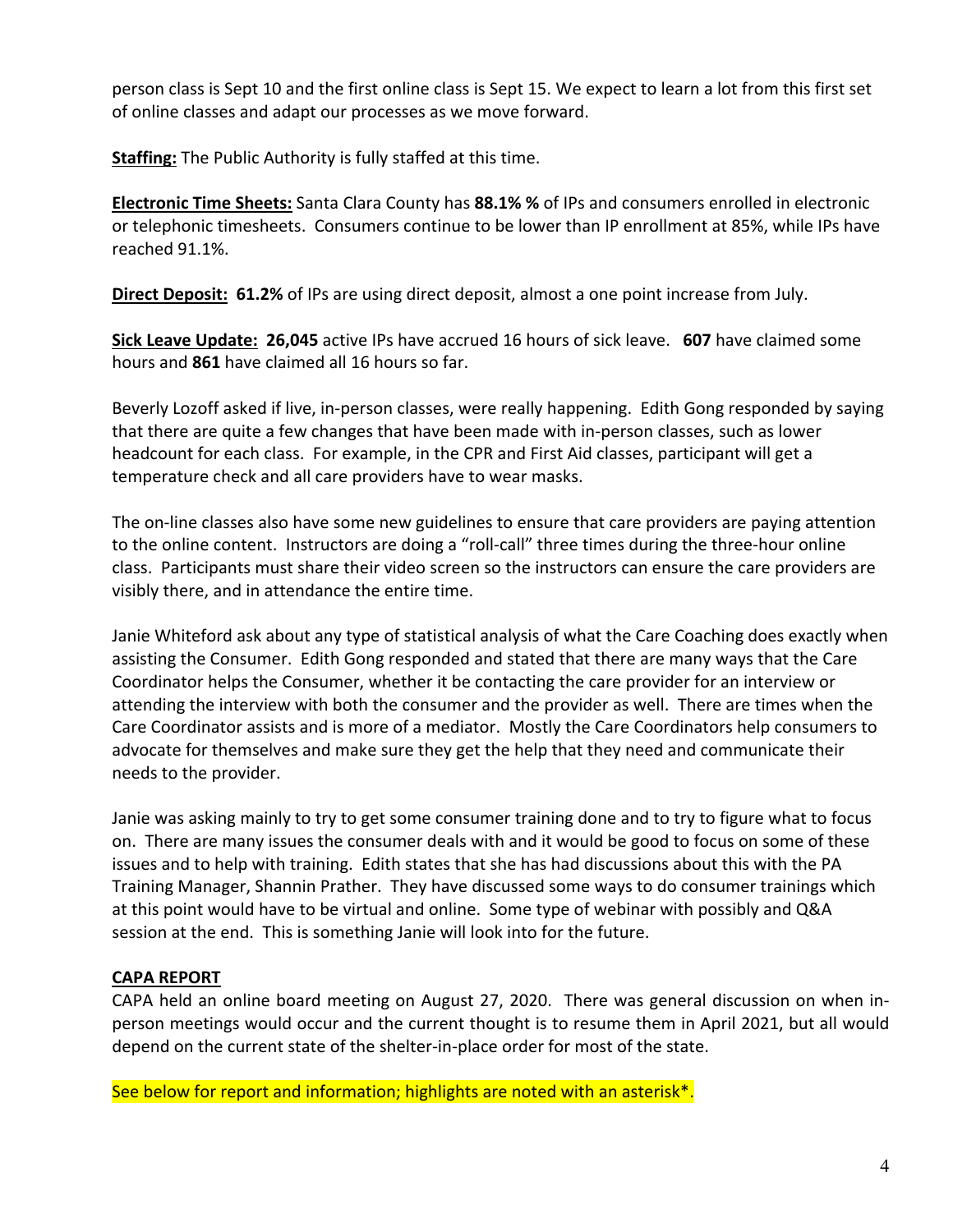#### **Legislative Report**

The legislature is in the final days of session (ending 8/31/20) and there were a few hundred bills that were still active. The Executive Director noted that there was a positive case of COVID 19 in the Senate and the floor had to be cleared so there was a lot of uncertainty as to whether the session would be discontinued in general per the constitution or if they could extend the session a few more days. Any bill that didn't have an urgent clause would not be considered.

Here is a summary of the bills under consideration:

- SB 1257 (Durazo) Cal-OSHA: Household Domestic Services. Non-IHSS private pay providers looking to get protections under CAL‐OSHA. Trying to carve out part that removes IHSS from the bill. Issue: if there's an unsafe household, then charge would be filed with CAL‐OSHA and IHSS consumer might have to go into SNF because of unsafe work environment unless the issue is remedied. Both unions are in support of the bill, however if there's no carve out for IHSS it would be a big issue.
- **AB 685 (Reyes)** Employer Responsibilities: COVID‐19 exposure, notification and violations. Not a clean bill and should not apply to IHSS as it would make things muddied in terms of the consumer's responsibilities as the "employer" in terms of COVID exposure, notification to various entities (OSHA, Dept of Industrial Relations) given all the HIPAA and privacy issues.
- **SB 275 (Pan)** PPE Stockpiling (includes IHSS). Requires there to be a 45 day stockpile of PPE for health care workers and essential workers. The Department of Public Health would be the "employer" and stockpile PPE, then distribute to CDSS.
- **AB 1993 (Kamlager)** Unemployment Insurance benefits for IHSS parent & spouse providers. Sponsored by UDW and supported by CAPA. Likely to get passed, but no monies exist to fund the benefit.
- **SB 115 (Budget)** Unemployment Insurance for IHSS and Long‐Term Care at Home. Considered "budget bill jr"; this piece or some piece of the budget needs to be amended. This bill would address the monies needed for AB 1993. This bill also includes information for LTC at Home funding and how the administration would handle. It is unlikely this will pass given the current state of the LTC at Home proposal.

### **COVID 19 Flexibilities and CDSS Roundtable**

There was general discussion with respect to all the COVID 19 waivers and flexibilities that had or were about to expire. The table below describes the primary flexibilities and their associated status and how/if they affect Santa Clara County.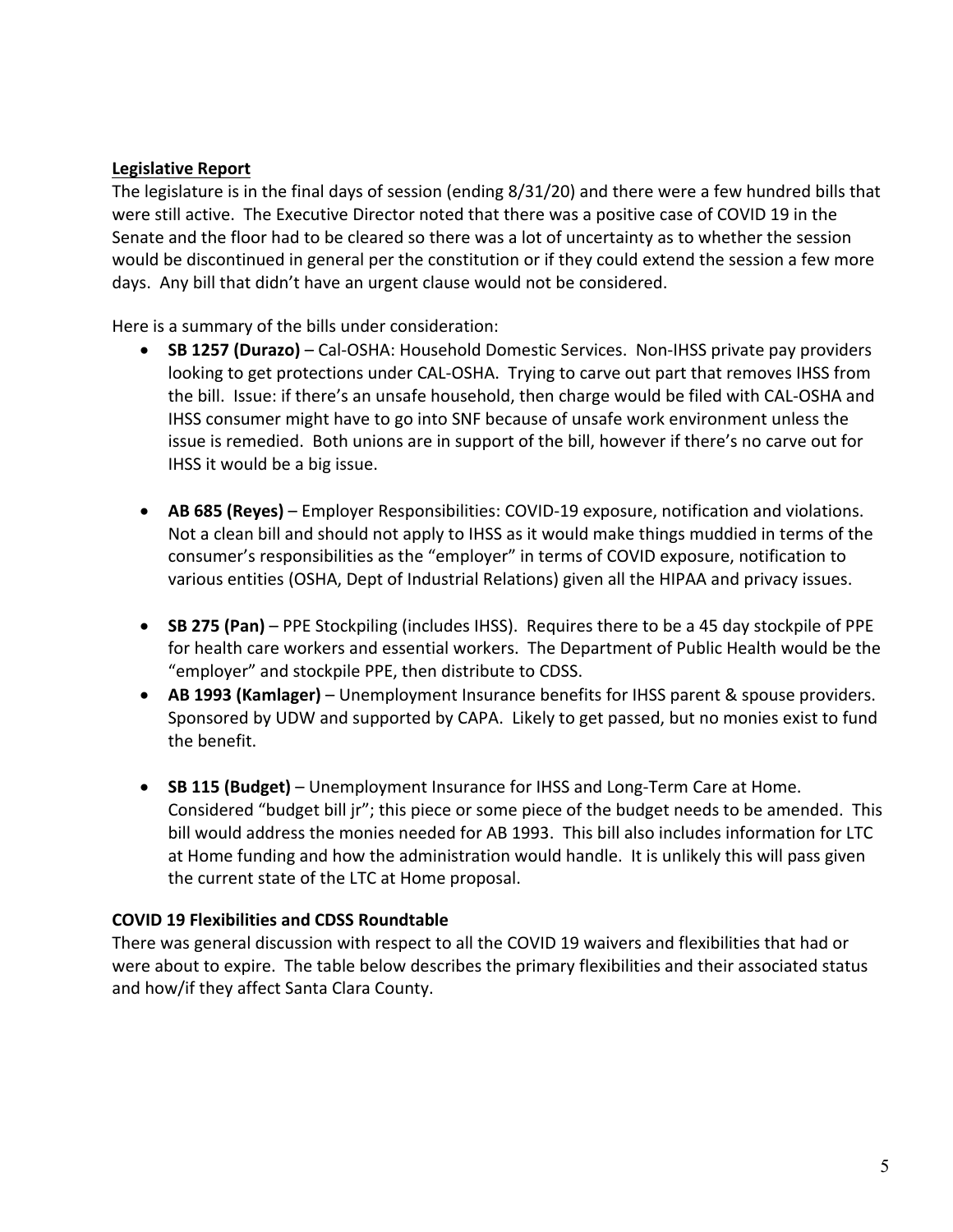| <b>Topic</b>                                     | <b>ACL</b> | <b>Issue/Concern</b>                                                                                                                                                                                                                                                                                                                                                                   | <b>SCC Response</b>                                                                                                                                                                                                 |
|--------------------------------------------------|------------|----------------------------------------------------------------------------------------------------------------------------------------------------------------------------------------------------------------------------------------------------------------------------------------------------------------------------------------------------------------------------------------|---------------------------------------------------------------------------------------------------------------------------------------------------------------------------------------------------------------------|
| *Enrollment/<br>Orientation                      | $20 - 75$  | • For PA that paused orientation of any<br>form (online or in person), must resume<br>effective 9/1/20.<br>• New AB 79 Requirement: PA must<br>provide union 10 day advance notice of<br>location, date time of orientation and<br>three days' notice of changes of<br>orientation dates.                                                                                              | <b>SCC continuing</b><br>remote<br>enrollment; no<br>issue<br>Union not holding<br>in-person<br>orientation so new<br>requirement will<br>not apply even<br>after they resume<br>as Union hosts the<br>orientation. |
| <b>*Provider ID</b><br><b>Documentation</b>      | $20 - 75$  | • The waiver of the requirement to<br>photocopy original documentation and<br>authority to accept ID documentation<br>remotely is extended through December<br>31, 2020.<br>• Effective on July 6, 2020, per the release<br>of ACL 20-75, counties/PAs can no longer<br>waive the ID requirements for providers<br>who are unable to obtain a replacement<br>card from the DMV or SSA. | Does not affect<br>remote<br>enrollment.                                                                                                                                                                            |
| *DOJ clearance (name<br>check/fingerprint check) | $20 - 67$  | The authority to use DOJ name checks in<br>lieu of fingerprints ended on July 31, 2020,<br>as per ACL 20-67.                                                                                                                                                                                                                                                                           | No issue since SCC<br>had LiveScan<br>locations open<br>continuously since<br>March.                                                                                                                                |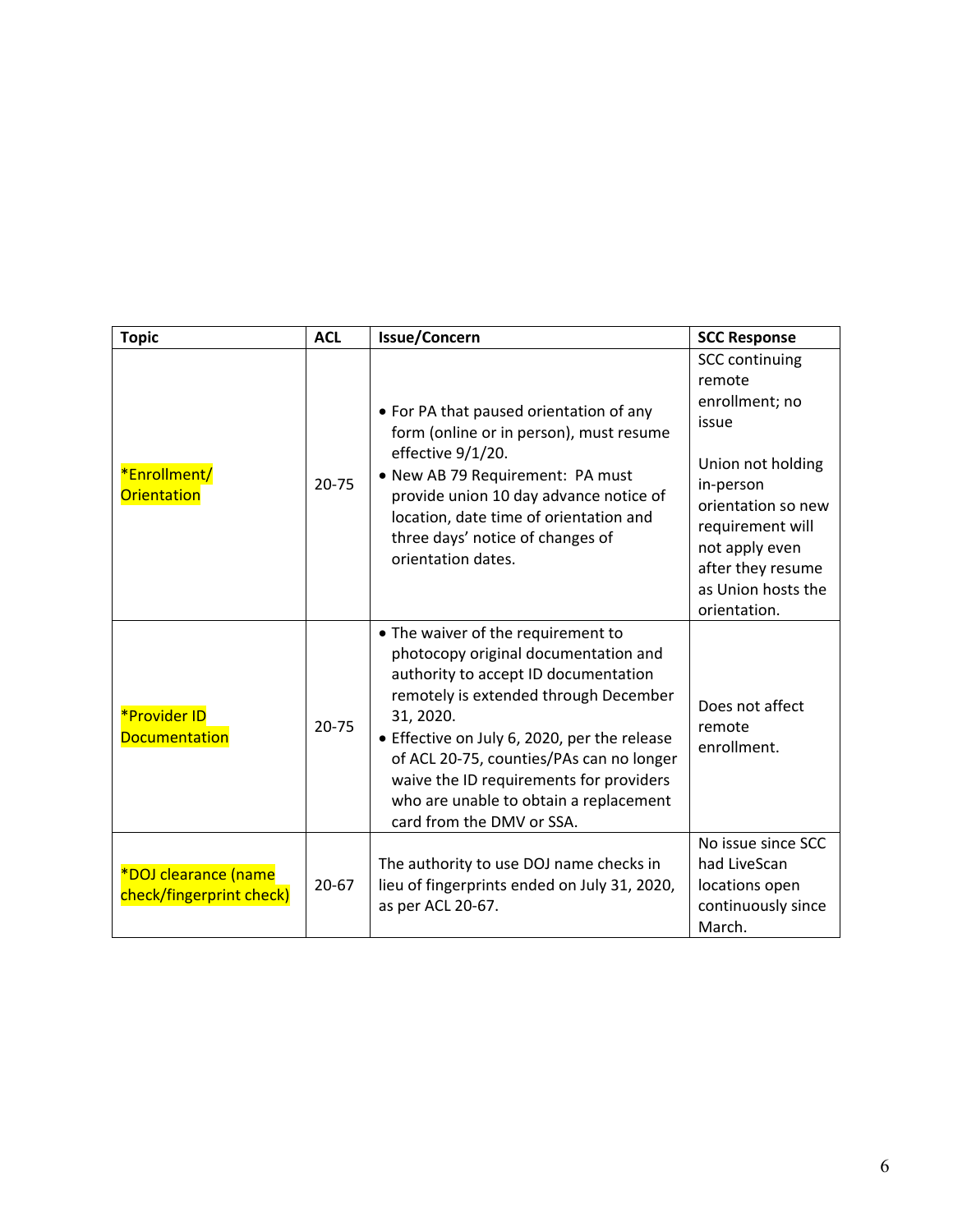| Authorization &<br>Assessments                      | 20-75  | • Initial Assessments of IHSS consumers<br>may be conducted by tele-video until the<br>end of the National Emergency if anyone<br>in the consumer's household is positive,<br>symptomatic or been exposed to COVID<br>19.<br>• Reassessments are no longer suspended,<br>and counties are required to complete all<br>outstanding reassessments that were<br>suspended by December 31, 2020.<br>Reassessments may be conducted by<br>telephone or videoconference until the<br>end of the National Emergency.<br>• Application Forms with self-attestations<br>may be accepted until December 31,<br>2020 from applicants, recipients, and/or<br>their authorized representatives in lieu of<br>original signatures except SOC 321<br>(Paramedical Services), SOC 839 (IHSS<br>Designation of Authorized<br>Representative), and SOC 862 (IHSS<br>Consumer Request for Provider Waiver).<br>• Authorization of IHSS without Health<br>Care Certification Form (SOC 873) until<br>December 31, 2020 plus additional 45<br>days for "good cause" delay of<br>submission. | IHSS complying;<br>guidelines created<br>by IHSS<br>management to<br>minimize length of<br>time of home visit<br>and exposure to<br>for both consumer<br>and provider. |
|-----------------------------------------------------|--------|------------------------------------------------------------------------------------------------------------------------------------------------------------------------------------------------------------------------------------------------------------------------------------------------------------------------------------------------------------------------------------------------------------------------------------------------------------------------------------------------------------------------------------------------------------------------------------------------------------------------------------------------------------------------------------------------------------------------------------------------------------------------------------------------------------------------------------------------------------------------------------------------------------------------------------------------------------------------------------------------------------------------------------------------------------------------|------------------------------------------------------------------------------------------------------------------------------------------------------------------------|
| <b>Emergency Backup</b><br>Provider System          | 20-75  | <b>Emergency Provider Backup Systems</b><br>remain in effect through December 31,<br>2020 with the \$2 wage differential and<br>associated admin funding.                                                                                                                                                                                                                                                                                                                                                                                                                                                                                                                                                                                                                                                                                                                                                                                                                                                                                                              |                                                                                                                                                                        |
| <b>Paid Provider Sick</b><br>Leave                  | 20-75  | Remains in effect through December 31,<br>2020.                                                                                                                                                                                                                                                                                                                                                                                                                                                                                                                                                                                                                                                                                                                                                                                                                                                                                                                                                                                                                        |                                                                                                                                                                        |
| QA & PI flexibilities                               | 20-76  | Video conferencing authorized in lieu of<br>face-to-face visits for QA and PI home visits<br>until December 31, 2020.                                                                                                                                                                                                                                                                                                                                                                                                                                                                                                                                                                                                                                                                                                                                                                                                                                                                                                                                                  |                                                                                                                                                                        |
| <i><b>*Overtime Violations</b></i><br><b>Waived</b> | 20-103 | Beginning 9/1/20 overtime violations will<br>no longer be waived. Any IPs who violates<br>the overtime rules will receive a notice.                                                                                                                                                                                                                                                                                                                                                                                                                                                                                                                                                                                                                                                                                                                                                                                                                                                                                                                                    | IHSS sent out text,<br>email and<br>automated phone<br>calls notifying<br>providers of this<br>change on $9/1/20$ .                                                    |

CDSS answered questions regarding the various flexibilities and if there was any leeway at all. They took back concerns and input on the most pressing issues from CAPA members. In addition, there was discussion on the new Provider Assignment by the Consumer via the Electronic Services Portal; basically, the 426A no longer needs to be signed by the consumer if they auto-assign via the portal.

Mathew Lubinsky commented that his care provider was very concerned when the overtime violation notice was received, but Matt was able to explain the change.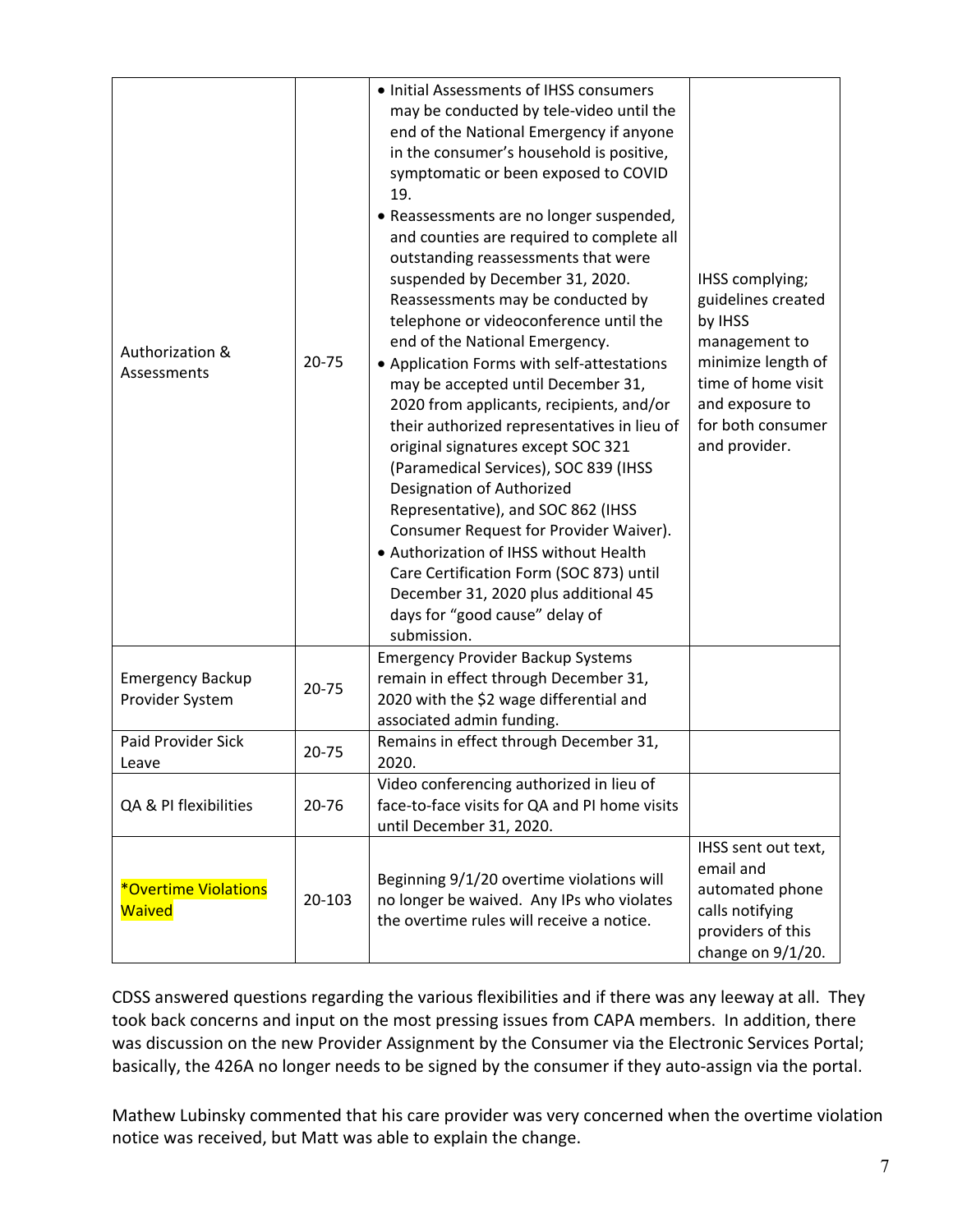Janie Whiteford asked, and wanted clarification on the initial assessments and if there was a wavier during COVID. Edith Gong stated that the in‐person initial assessments for IHSS Consumers started back again on August 4th. The only reason this initial assessment would be waived is if the Consumer has tested positive for COVID-19 or someone in the home has tested positive. Annual assessments are still allowed via phone or online.

**California IHSS Consumer Alliance Report (CICA):** Janie Whiteford reported that 9‐16‐2020 is the monthly CICA call. She encourages everyone to try to participate. The agenda includes a PG&E representative who will be talking about how they can help customers during COVID‐19 and provide information and help with rolling black outs and if a customer needs a generator.

Janie mentioned that last month they had SEIU on their agenda and this month, there will also be a representative from UDW. They will talk about how effective they are in working with providers and IHSS and how they are working during COVID 19.

Janie also reported that they are focusing are some topics for webinars that they hope to have done by March/April of 2021.

Topics include:

- Finances
- Unions
- Developing your Advisory Committee, and how to be the best
- The history of Advisory Committees, Public Authorities and IHSS
- Recruiting new board members, getting your board up and running

Edith Gong asked if CICA saw an uptick in the number of PAs adding to their Advisory Board or if there was more interest in setting up an Advisory Board since the mention of the importance of AB's at the CAPA meeting. Janie does not know or has not heard if there has been an "uptick". She suggested that Edith check in with Charlie Bean.

Beverly Lozoff asked Janie if she knew how many counties did not have an Advisory Board. Janie thought about 30 counties out of 58 do not have a functioning Advisory Board. Some AB's might not meet every month, some might meet once a quarter or twice a year. In addition, the membership is very low with only 4 or 5 members. There are 28 counties that are active in CICA.

**Report from Social Services Agency:** Terri Possley shared some good news that IHSS has been very busy with outreach activities. They were making phone calls for two separate incidents: (1) the two heat waves and (2) for the fire(s) in Santa Clara County. Terri's staff made 811 wellness phone calls to consumer 85 years and older and living alone. They focused on the most vulnerable and worked very hard to get the calls done in a timely manner. Terri stated that most of the responses were of gratitude and appreciation for taking the time to reach out to them. IHSS wanted to ensure the most vulnerable consumers were safe and well.

Terri also reported that with the Overtime Violation notices there was a lot of extra work. There were approximately 60 phone calls from IPs that were panicked about the violation notice. Terri believes that IPs did not read the notice carefully and assumed it was an actual violation versus just a warning.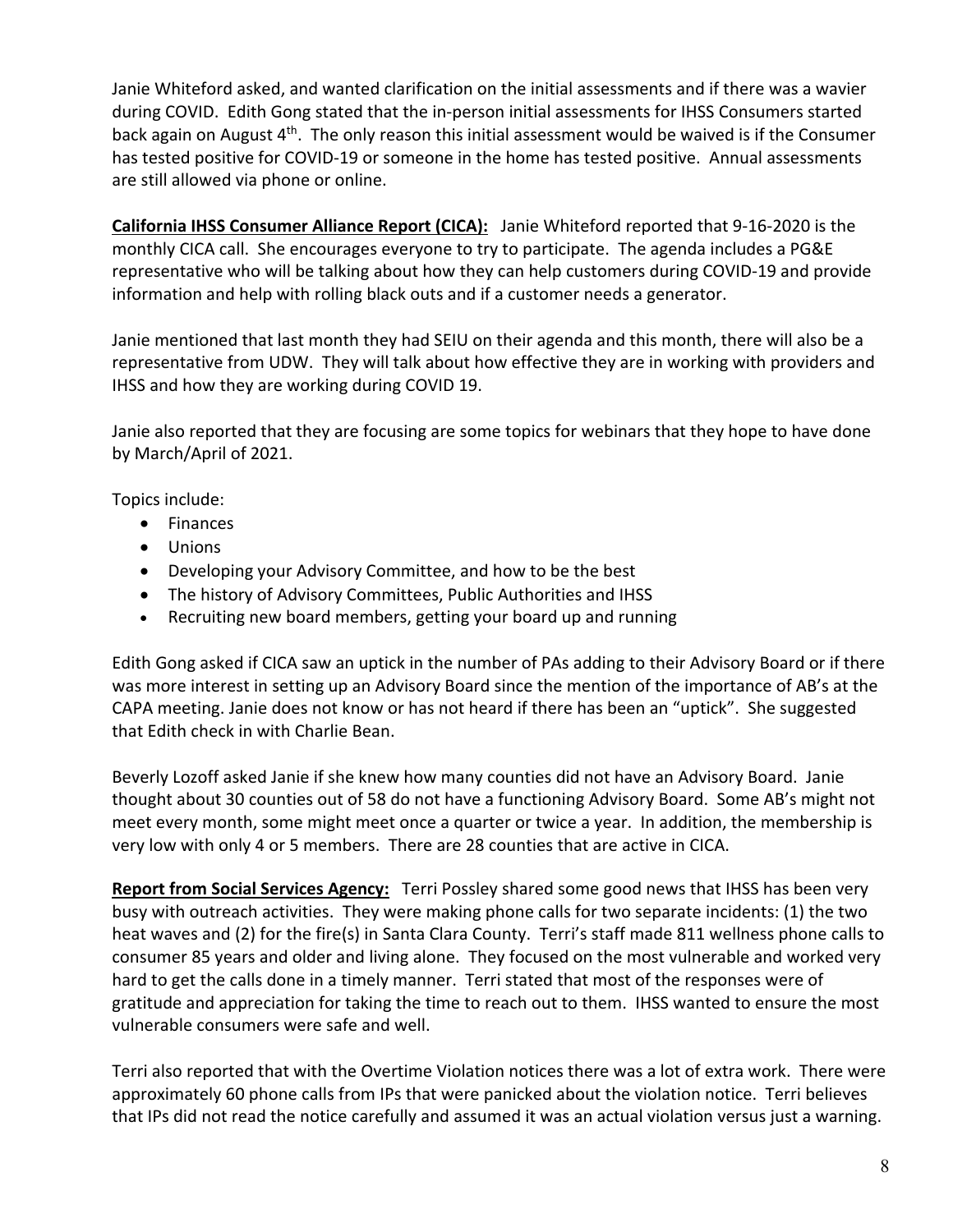The Provider Overtime Unit was closed back in April and the staff were redeployed to Disaster Service Worker assignments for COVID. So, preparing for the mailing and addressing calls after the mailing were challenging because there was no staff to address the calls.

Also, this was the first time IHSS ever tried a mass outreach to over 26,000 IPs in the county. Scripts were translated into Spanish, Vietnamese and Chinese. Terri mentioned that 100‐200 emails were sent out in over a period of 5-6 days. The multi-department project showed that IHSS could do a mass outreach using email, texts and phone calls. It was an exciting and disappointing learning experience.

Janie Whiteford asked if others could use the mass email blasts for outreach efforts, such as Consumer Training. Terri stated that it was a good idea, but not sure if it can be done. It is costly task and she would have to ask upper management.

Lori Andersen also asked about how the mass outreach happens. Terri stated that recordings were scripted and messages were left. The Robocalls were made to IPs only.

Janie asked for clarification regarding calls for the heat wave; how were Consumers contacted? Terri stated that the Social Workers made phone calls to 811 Consumers. Terri did state that robocalls could be made to Consumers via phone, texts, emails as they had done with the provider overtime notices.

Lori is interested in partnering for mass outreach of their joint client base using robocalls. Terri is open to discussing this further in a separate meeting.

At this point, David Forderer and his assistant Wayne Glusker came on the Zoom meeting. Edith asked Beverly if she would like to interrupt Terri's report and introduce David and Wayne at this time. Beverly preferred to have Terri continue and then we could introduce David and Wayne after Terri was finished with her report.

Terri wanted to follow‐up on Janie's question with regard to initial assessments done in person. Terri reported that the annual assessments are done via telephone and will be conducted this way until December 31<sup>st</sup>. The initial assessments, are conducted in person, effective August 4, 2020. The intake starts with a brief phone call first, then an actual home visit. The home visit is very brief; minimal contact to be done on the porch, looking inside the home and then completing the remainder of the assessment outside the home. The goal is to protect staff and the consumer, so they are both safe and practicing social distancing. Janie asked Terri if she has shared their method with her Statewide organization [CDSS], and Terri stated that she had. There are other counties that are completing their initial assessments this way as well. Terri also mentioned that there was a work group formed under the Long‐Term Care Ops, that wrote a proposal asking for more leniency and to return to phone/online initial assessments. This proposal/letter was addressed to Debbie Thomson and Terri stated that there has been no response to the letter that was sent over a month ago. IHSS was disappointed to not receive any type of response nor even confirmation that the letter was received. Janie asked Terri where this new mandate/change came from and Terri stated there was an All‐ County letter from the State re‐instituting the in‐person home visits. It was not predicated from the Feds, but from the State. Janie committed that she would have CICA advocate for Terri/IHSS.